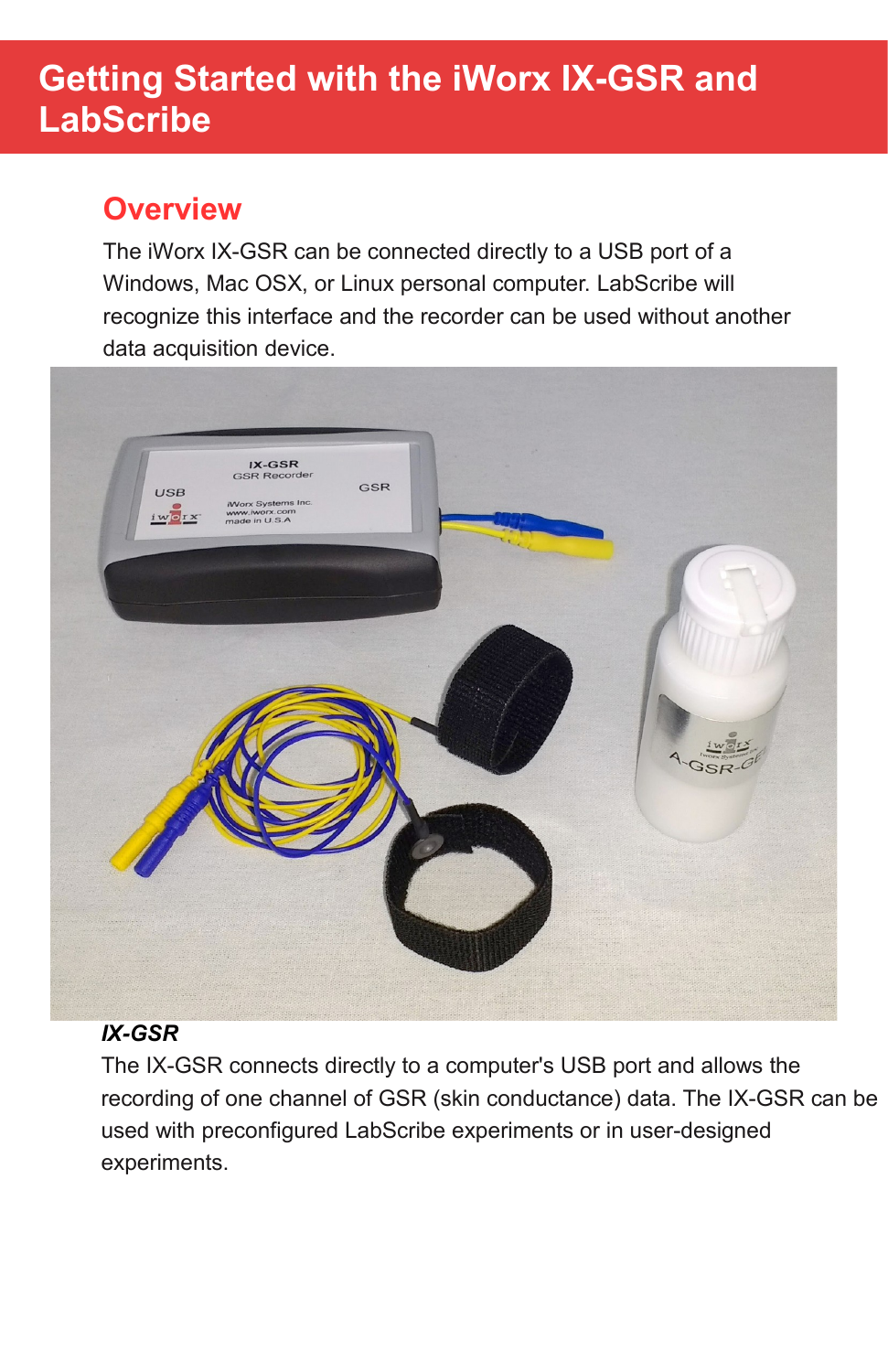| <b>Specifications</b>          |  |
|--------------------------------|--|
| $1 - GSR$                      |  |
| 0-10,000 micro Siemens         |  |
|                                |  |
| 1000 Samples/sec               |  |
| 16 Bit                         |  |
| USB full speed                 |  |
|                                |  |
| Plastic                        |  |
| CE                             |  |
| <b>USB</b>                     |  |
| Protected by a 3 year warranty |  |
| LabScribe                      |  |
|                                |  |

# **How to Use the IX-GSR with LabScribe**

### **Basic Setup:**

- 1) Connect the recorder to a computer's USB port, before opening LabScribe.
- 2) Click on the LabScribe shortcut on the computer's desktop to open the program. If a shortcut is not available, click on the Windows Start menu, move the cursor to All Programs, and then to the listing for iWorx. Select LabScribe from the iWorx submenu. The LabScribe Main window will appear as the program opens. There will be a message indicating that LabScribe has recognized your recorder.
- 3) On the Main window, pull down the Settings menu and select Load Group.
- 4) From the Research Settings folder, choose IX-GSR settings group. Select this group and click Open.
- 5) Pull down the Settings menu again. Select the settings file for any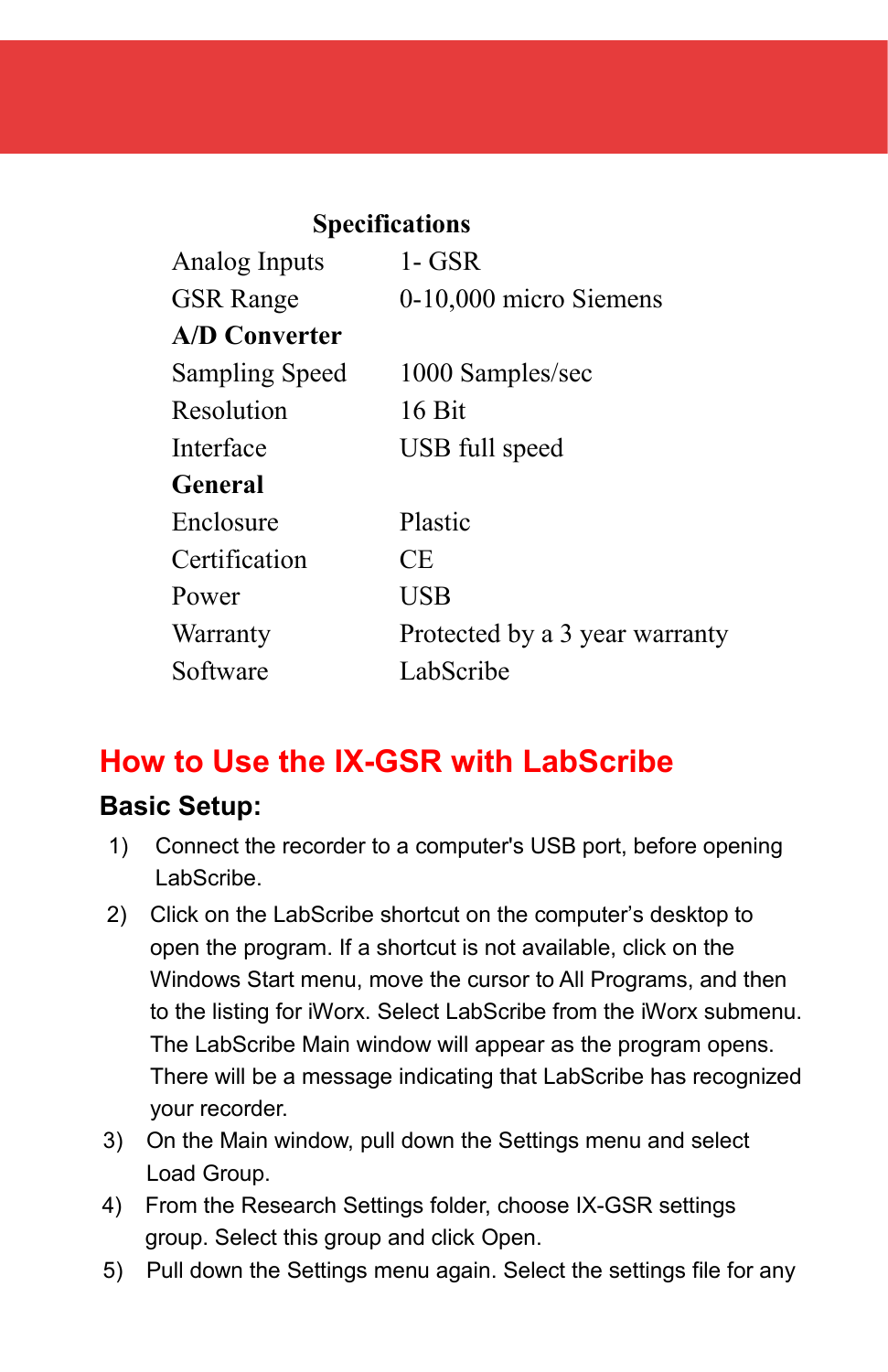of the listed experiments.

6) After a short time, LabScribe will appear on the computer screen as configured by the chosen experiment.

### **To access preconfigured IX-GSR experiments:**

Choose an experiment from the Settings Menu. The settings file for that experiment will be opened, as well as the associated setup pdf.

## **Optional Temperature Sensor:**

The IX-GSR can also be used to measure temperature, using the TM-BIO temperature sensor..

## **To learn the basics of recording and analyzing a human Skin Conductance ( EDA, GSR, SCR, SCL ):**

Open the GSR experiment, and perform Exercise 1 from the experiment.